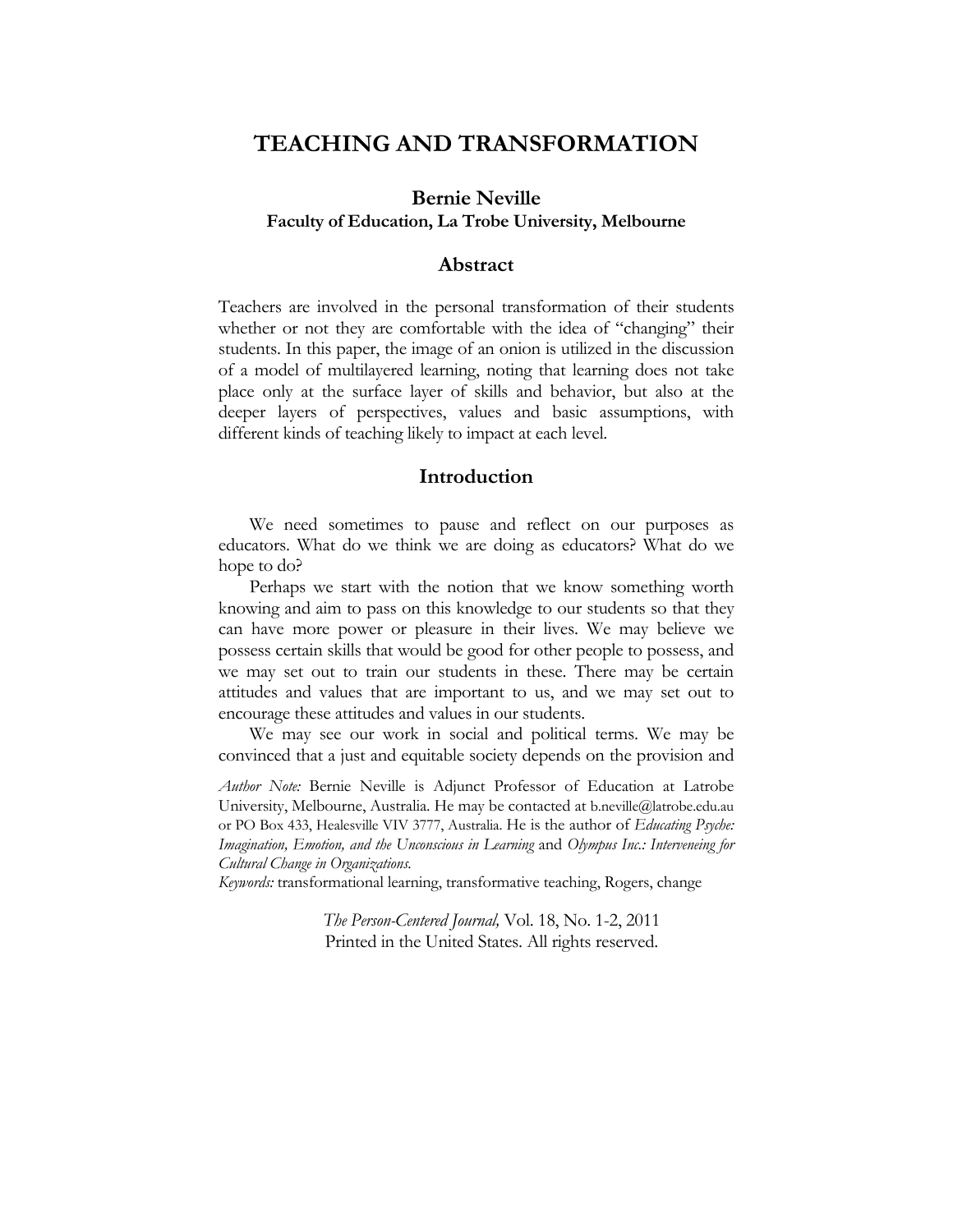maintenance of universal literacy. We may be concerned at the potential for oppression, exploitation, and fragmentation in a society where all do not have the same access to the means of communication or the skills of the workplace. We believe it is good for a society to have all its citizens literate or numerate or skilful or knowledgeable. So we teach our students not simply for their sakes as individuals, but for the sake of us all.

Perhaps we are very conscious of the beauty of language or the thrill of science and the pleasure that our own ability to read and write and calculate and analyze has brought us and brings us still, and we want to share this pleasure with others. On the other hand, our approach to teaching may be shaped by the satisfactions we have found in helping our students to find their own way. Perhaps we have found that it is not the attainment of knowledge that matters in the long run, but the emergence of the person and the opening up to the world that occasionally occurs that fills us with excitement and makes the task worth doing.

Perhaps we think about education the way politicians of all parties seem to think about it – that the only justification for any sort of education is its economic value. It is only worth doing if it makes or saves money, if it adds something to the gross national product. Perhaps we devote ourselves to education as a contribution to the economy! I fancy that this is actually the least likely of the scenarios listed here, but we must acknowledge that in the present political climate, it remains the official one.

Perhaps our purposes and practices as educators are not included in the ones I have listed here. However, whatever they are, I want to suggest some particular ways of thinking about them.

### **Imitation or Individuation**

I suggest first of all that one useful way of looking at learning is to distinguish between learning as *imitation* and learning as *individuation.* On the one hand, we have a tendency to want to become like other people, to learn by copying them. At the same time, we want to be ourselves, to be individuals, to grow in our own way.

Though we do not usually put it this way, most of us educators are basically interested in making other people more like us. We have some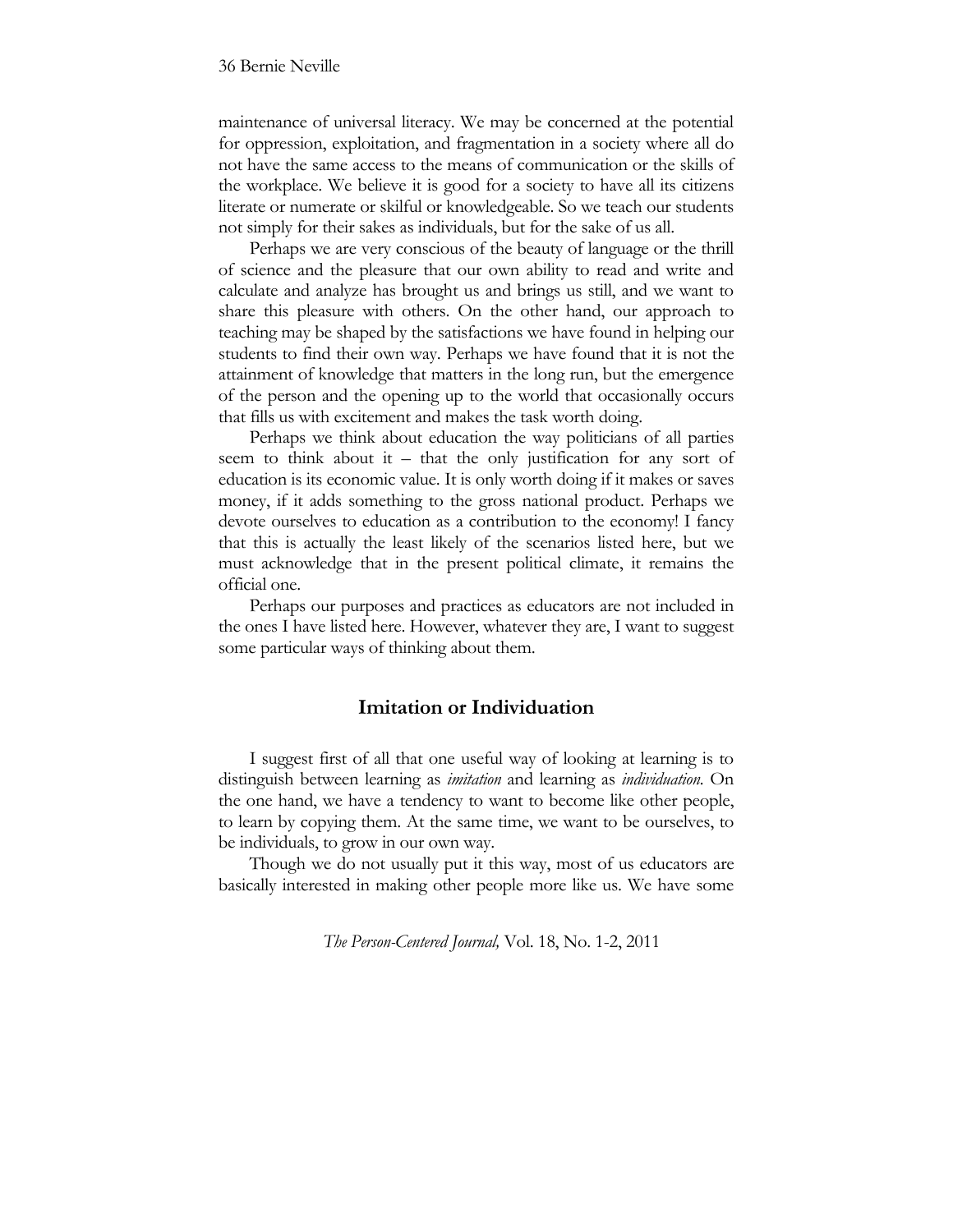knowledge, some skills, some attitudes, some values, and we think it would be a good idea if our students had some of the same knowledge, skills, values, and attitudes. As educators we are often faced with students who are obviously ignorant in areas that we think are important, students who lack essential skills. Sometimes they have values and attitudes that hinder their attempts to overcome their difficulties. So we make it our task to change them, to make them a little more like us, for it is difficult to give them knowledge and skills we don't have ourselves, and we certainly are not interested in helping them develop values and attitudes that we don't approve of. On the other hand, when we have a student who already has knowledge, skills, values, and attitudes that we think are desirable, we don't try to change them, but rather confirm them in what they are.

Some teachers are perfectly happy with the idea of teaching people to be like them. Others find the idea uncomfortable. In either case, they can't help engaging in it. Even when we are committed to the notion of helping students to find their own ideas and attitudes instead of uncritically accepting ours, when we see ourselves as facilitators rather than instructors, we are still wanting them to share this particular skill (critical thinking) and value (the acknowledgment of people's right to be themselves) that are important to us. We are still, paradoxically, trying to make them a little more like us.

Most education is imitative like this. It's the way the earliest humans learned, before they developed sophisticated language.<sup>1</sup> It's the way culture reproduces itself, with everybody copying everybody. It's the way we learned as infants, and the habit sticks. As a matter of fact, what I am doing right now—inviting you to think about education the way I do, to share some of my information, some of my ideas, some of my approaches to the task—is suggesting that if you are not already thinking like this, you need to copy me in order to get it right.

!!!!!!!!!!!!!!!!!!!!!!!!!!!!!!!!!!!!!!!!!!!!!!!!!!!!!!

<sup>1</sup> The evolutionary psychologist Merlin Donald labels the earliest phase of psychological evolution *mimetic.* Though we now have more complex ways of learning, imitation (which is not necessarily conscious) remains our default position. Donald argues that consciousness is not a strictly individual phenomenon, but that our consciousness is embedded in the collective consciousness of our cultural group.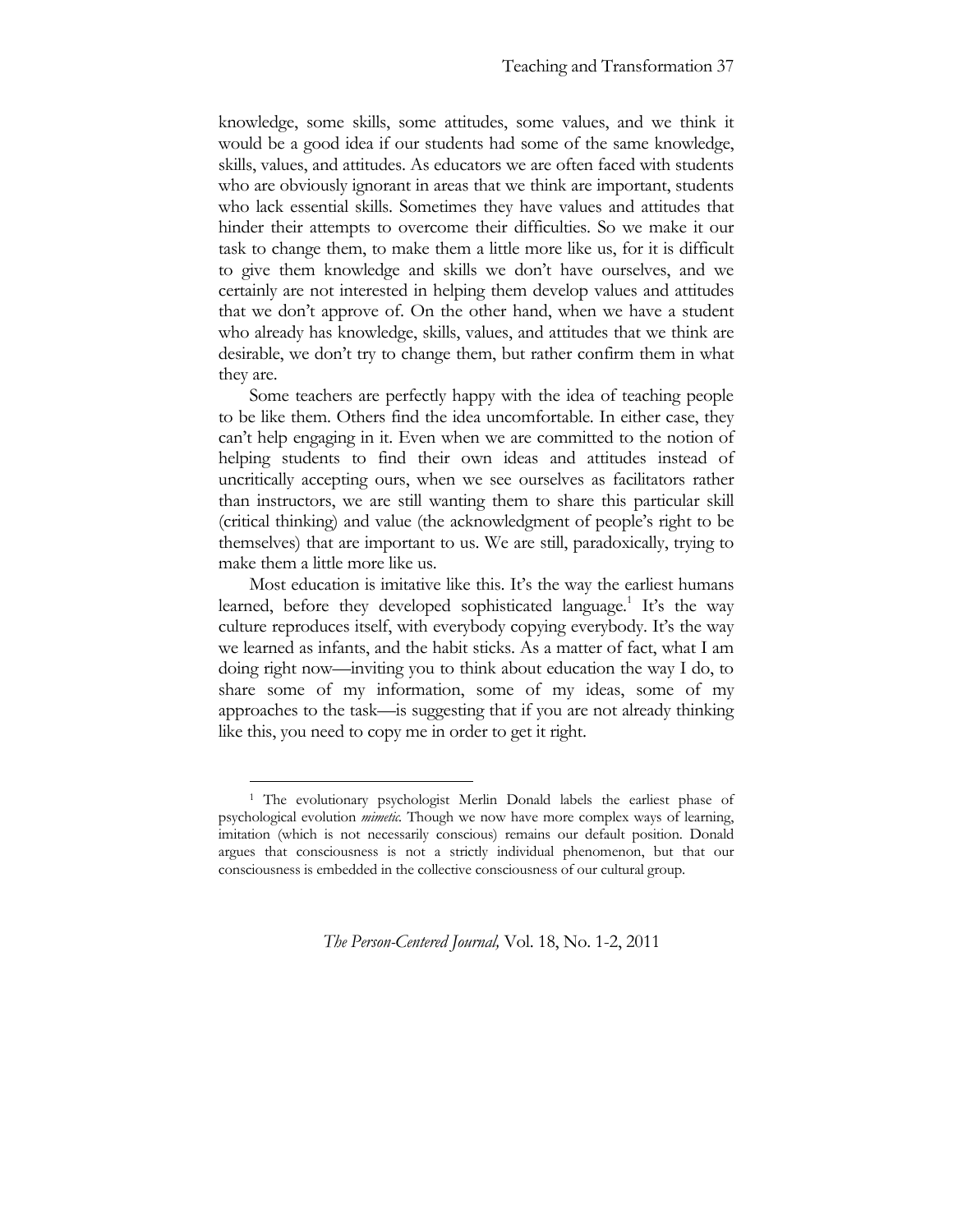However, that is only one aspect of what is going on here. There is another aspect to the teaching-learning interaction between you and me that is just as important.

While I am busy telling you things that I think are important, you are busy sorting and selecting what I tell you. Some of it you may accept as being obviously true; you know it already. Some of it you may put on hold; you need to reflect on it a bit more before you decide whether to accept it. Some of it you may immediately reject as rubbish. Some of it you may filter or distort, so that what you hear and accept is different from what I think I am saying. Any tendency you may have to become more like me is impeded, or at least strongly influenced, by your tendency to become more like yourself. Learning as *imitation* has to contend with learning as *individuation.*

I admit that *individuation* is an awkward and ugly word, but I can't find a better one to express what I mean. I need a word that means our tendency to become ourselves, rather than to copy something else. There are other words that express something of the same idea, e.g. *selfactualization, self-realization*, *self-emergence,* even *growth*, but they do not seem more satisfactory. Carl Rogers (1951, p. 487f) pointed out that this "actualizing tendency" has two distinct dynamics. The first is to protect or defend ourselves, to survive. The second is to enhance or improve ourselves, to grow. These are different aspects of being and becoming ourselves in our individual, personal way.

This tendency to survive and grow, to fully become the person that we potentially are, is sometimes compatible with our tendency to copy others, and sometimes not.

We don't have to invent everything for ourselves. We are glad to have the knowledge and skills that others can give us. We don't have to solve every problem from scratch when others can show us how to do it. But even when we choose to copy others, our tendency to grow in our own way may ensure that we personalize that knowledge, that we possess that new knowledge in our own particular way and practice that new skill in our own particular style. Copying others may help us grow in our own way.

On the other hand, individuation and imitation are sometimes incompatible, and we have to choose. When the things that others are showing and telling us do not match our experience or do not fit in with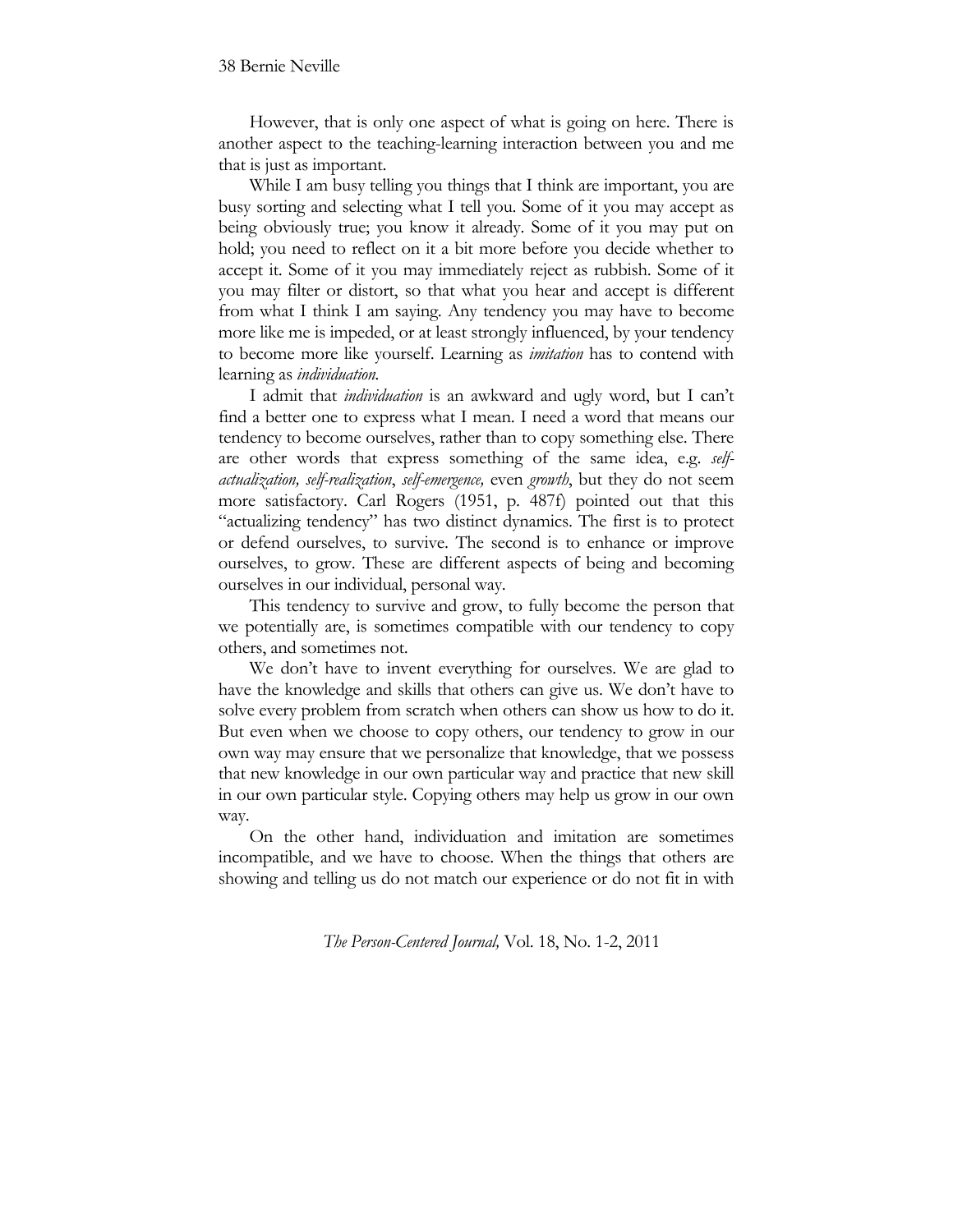who we think we are and who we want to be, we can insist on going our own way and refuse to learn from them. Certainly, when our students are refusing to learn what we want to teach them, it may be frustrating for us, but from their point of view it is entirely reasonable. What we are teaching them may threaten their present understandings, their value systems, perhaps their notions of who they are. Under this sort of threat, they naturally choose to survive as they are by rejecting or ignoring what we are trying to teach them.

On the other hand, when we are offering them ideas and skills that meet the needs they feel and match the direction they want to grow, they will seize on them and make them their own. There may, of course, be conflict between what they think they need and what they really need to be fully human. Their notions of what they need and value have already been largely borrowed or copied from others. Rogers (1961) talks about the tension between our actualizing tendency and what he calls our "conditions of worth." At an early age, we absorb from our parents and others a notion of how we must behave to be worthwhile persons. We "introject" these values and grow up thinking that they are our own. The children and adolescents we teach are still absorbing "conditions of worth" in their interactions with their peers, the media and the broader culture. As teachers, we have to start with the needs they feel, rather than the "real" needs of which they may be barely aware or which they may actively resist. Rogers (1951) argues that "behavior is basically the goaldirected attempt of the organism to satisfy its needs as experienced, in the field as perceived" (p. 491). No matter that their perceptions of the world and themselves may be distorted, the "field as perceived" is the place we have to start—empathically and nonjudgmentally.

### **Incremental or Transformative Learning**

There is another distinction between two kinds of learning that I think is worth making here. It is the distinction between *incremental* learning and *transformative* learning.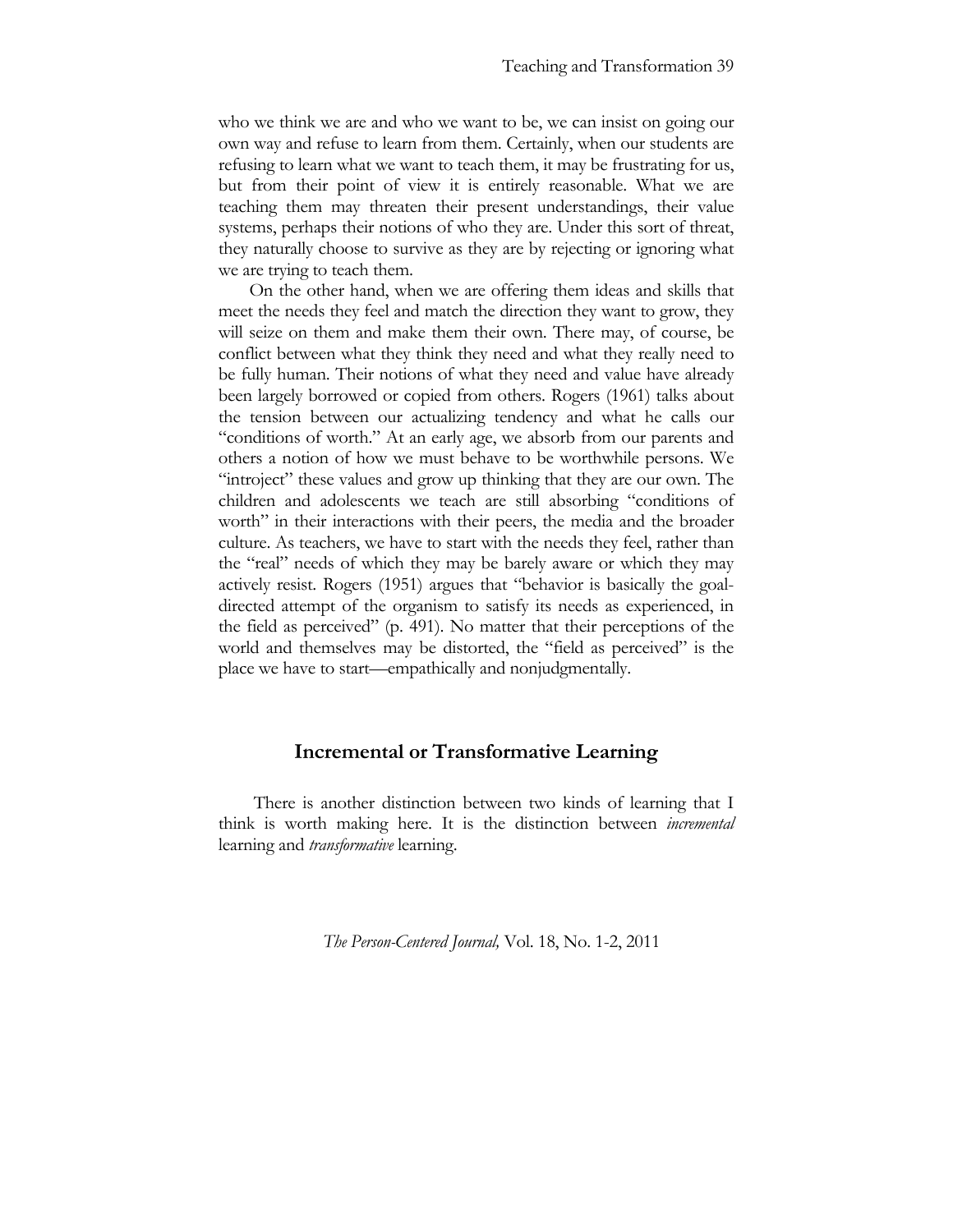Incremental learning is learning that is simply added on to what we already know. We teach our students to recognize words they could not previously recognize; we teach them to do calculations they could not do before. We give them information that is new to them; we teach them to express their ideas and feelings in the written word. They now have more knowledge and skills than they had before, but they need not have changed as people. They have certainly changed, but the change is in the quantity of their knowledge and skills, rather than in the quality.

By contrast, transformative learning is learning that changes someone significantly. One of the students assumes and states that violence is a legitimate way to solve disputes in marriage. We don't feel able to take a neutral position in such a matter, so we challenge the assumption and point out that such violence is both immoral and illegal. This is not just a piece of add-on knowledge. Learning it requires a substantial change in the way such a person understands the world. The person cannot accept what we are saying without giving up something they "know" already. It means a change in the quality of the person's knowledge, not just a change in the quantity. It means a change in the kind of person he or she is. However, no matter how desirable such a change may be, and no matter how strongly we put our argument, our students are actually not likely to experience such a change just because we argue that they should.

I suggest that in the kind of work we are engaged in, we are often inviting our students to such transformation. We are trying to teach knowledge and skills that conflict with what they already "know" about themselves. We are engaged in changing people. We are engaged in shifting them from a sense of themselves as illiterate, ignorant, or bored to a sense of themselves as literate, knowing, or engaged. Not surprisingly, we sometimes find this difficult. And it is difficult because we are not just "adding on" something to what is already known. When we are trying to teach someone something significant, as we often are, we must often deal with the fact that what we teach must connect with, and often conflict with, what is "known" already. Learning, if learning occurs, is not just add-on but transformative.

Piaget (Piaget and Inhelder, 1969) found a way of talking about this. He suggested that we can distinguish between two kinds of learning, which he called *assimilation* and *accommodation*. We assimilate knowledge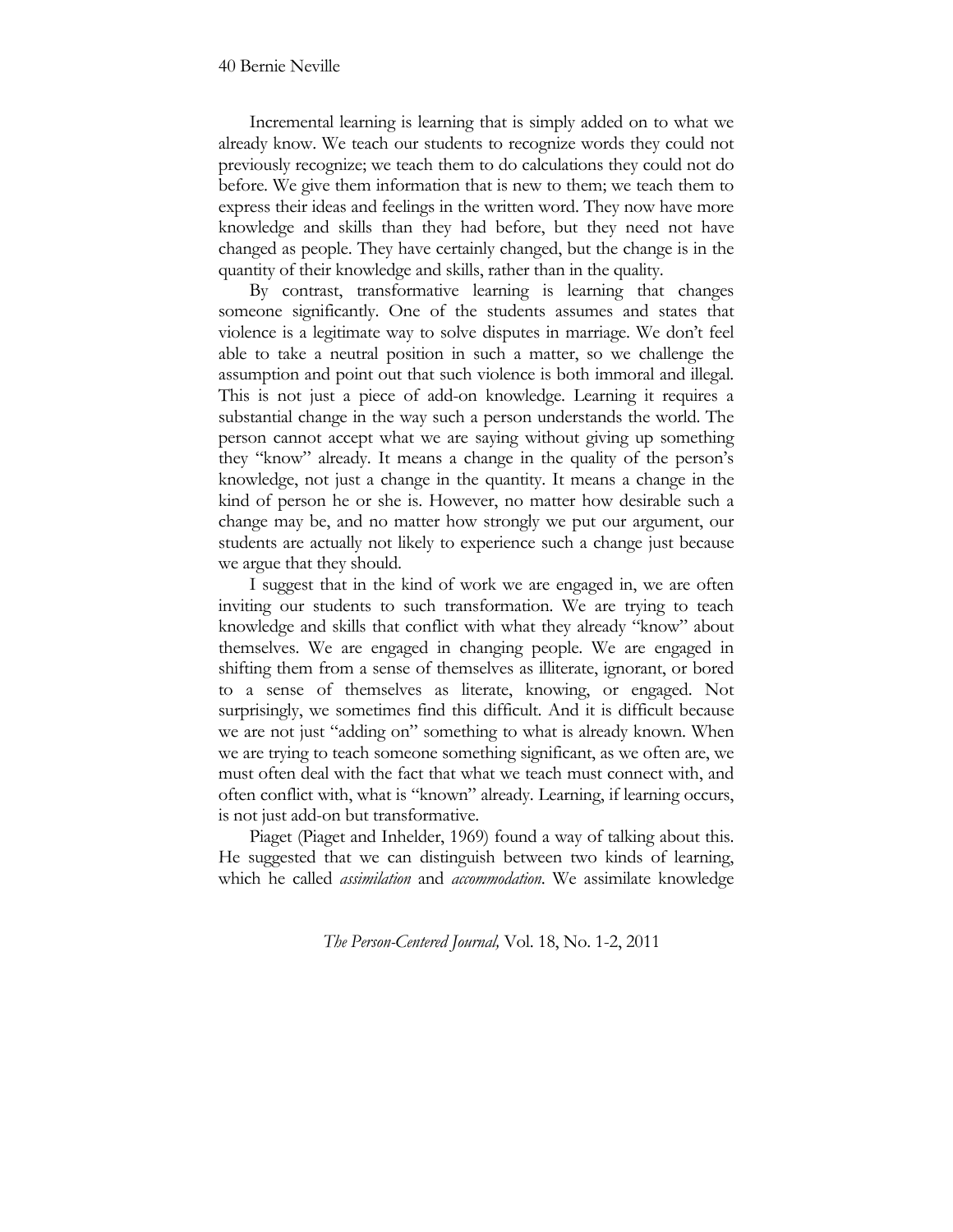when we take it in while remaining essentially the same. We just fit it comfortably into the things we already know (sometimes distorting it a bit so that it will fit). Our worldview doesn't change, let alone our sense of who we are. We just have more information. On the other hand, accommodation involves change. We are constantly interacting with the world as we experience it. We sometimes have an experience that puts us in a new space. Our experience doesn't fit what we already know, so we have to change to fit the world as we are experiencing it. We can't just take in some new information and remain the same. The experience changes us. It may be only a slight change, and we may not even realize we have changed, but we have changed nevertheless. Piaget suggested that we are constantly cycling between assimilation and accommodation as we adapt to the changing world around us.

We can think of transformation as accommodation writ large. Piaget was only thinking about learning in cognitive terms. When we talk about transformation, we include emotional, attitudinal, and behavioral change as well. When people theorize about transformative education, they usually think of transformation in positive terms and are inclined to imagine it as involving a major shift in worldview and attitude. Yet it isn't necessarily life-changing, and it isn't necessarily positive. Our sense of who we are and what life is about changes gradually as we grow, through a lot of barely perceptible transformations. Occasionally, however, something happens that occasions a major shift in our sense of who we are. A traumatic event (an accident? the breakdown of a relationship?) may shatter our personal world and leave us feeling hopeless, vindictive, depressed, guilty, or ashamed. We are suddenly in a different world. Or we may have an experience (falling in love? an unexpected success?) that causes us to see ourselves and our world in a new and more positive way.

A great deal of thinking and writing about teaching seems to assume that incremental learning is the only kind of learning there is. Teaching is imagined as passing content and skills from the teacher to the student, and various classroom management and student assessment strategies are then designed to make sure the students assimilate exactly what they are told. This is a serious error. Transformative learning is going on all the time. Positively, when a child who thinks she can't "do maths" finds a teacher who lets her find out that she can. Negatively, when a bullied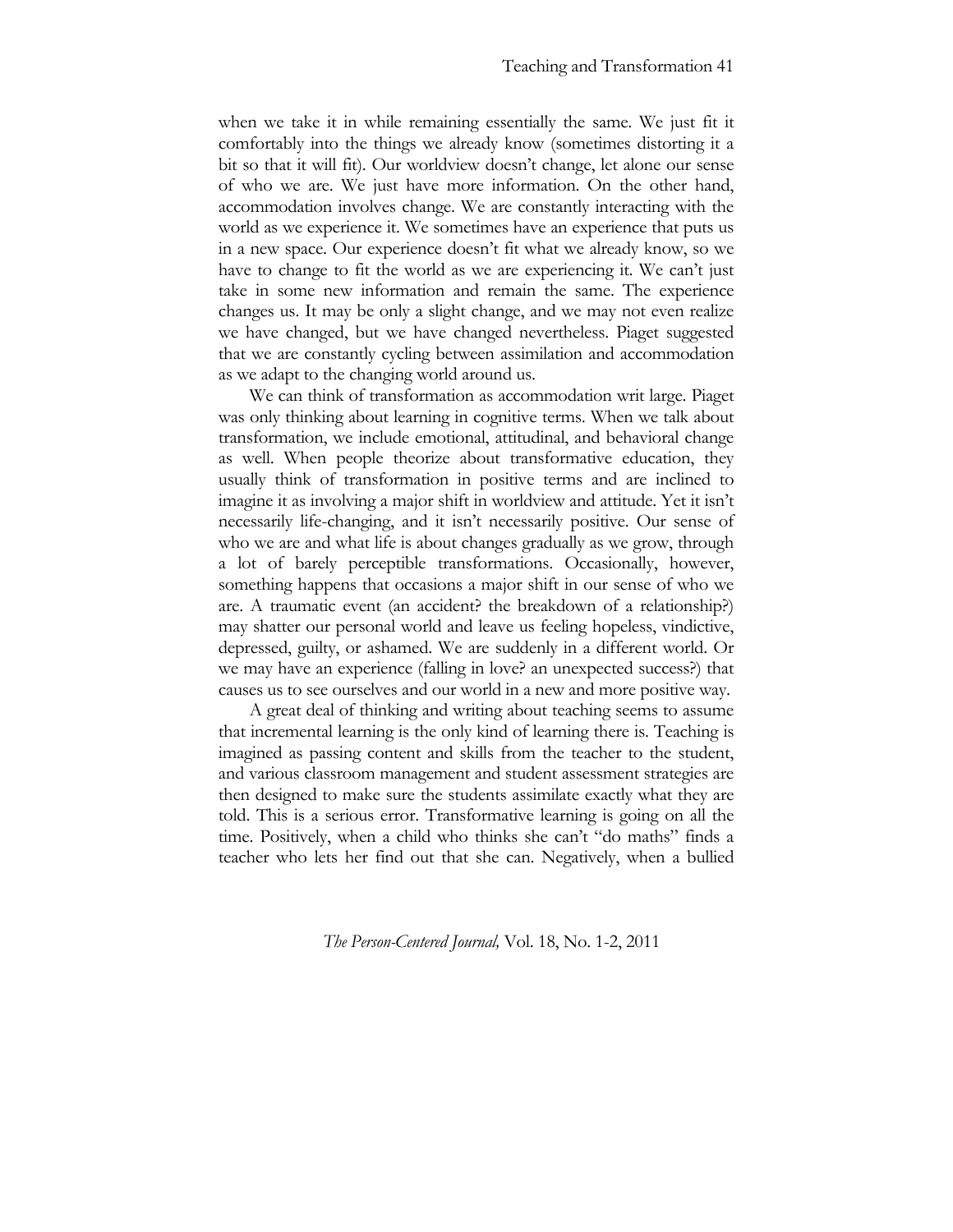child concludes that life is violent and unfair and that nobody (certainly not teachers) really cares what happens to you.

Though what we might call "negative transformation" may be the child's authentic response to "the field as perceived," this is only part of the story. The person-centered approach, as Rogers (1961) understood it, demands a faith in the reality of the actualizing tendency—"*man's [sic] tendency to actualize himself, to become his potentialities*. By this I mean the directional trend which is evident in all organic and human life" (p. 351, italics in original). This is not a blind faith. Teachers, no less than counselors, find plenty of evidence of its existence. They find, as Rogers did, "that it exists in every individual, and awaits only the proper conditions to be released and expressed" (ibid). They know from experience that when the "proper conditions" of a caring and trusting relationship can be established, children find the freedom to abandon the defenses that stand in the way of their transformation into being more fully themselves.

### **The Learning Onion**

We may find it useful to think of our students' knowledge as layered. Imagine it to be something like an onion.<sup>2</sup>

There is a surface layer of skills and behaviors, the ways our students behave, the things they have learned to do and say, for better or worse. We can see what these are by observing them.

Below this there is a layer of information, ideas, and beliefs. The things they know and think. We can find out about these by asking them.

Below this again, there are values and attitudes. These are somewhat harder to get at, but if people reflect they can usually become aware of what they value, of how they judge that something is good or bad, right or wrong, nice or nasty, important or unimportant, and it is possible for

!!!!!!!!!!!!!!!!!!!!!!!!!!!!!!!!!!!!!!!!!!!!!!!!!!!!!!

<sup>2</sup> I have borrowed the image of the onion from Lundberg, who uses it to discuss the layers of organizational culture, which he labels artifacts, perspectives, attitudes and values, and basic assumptions. See Lundberg, 1985.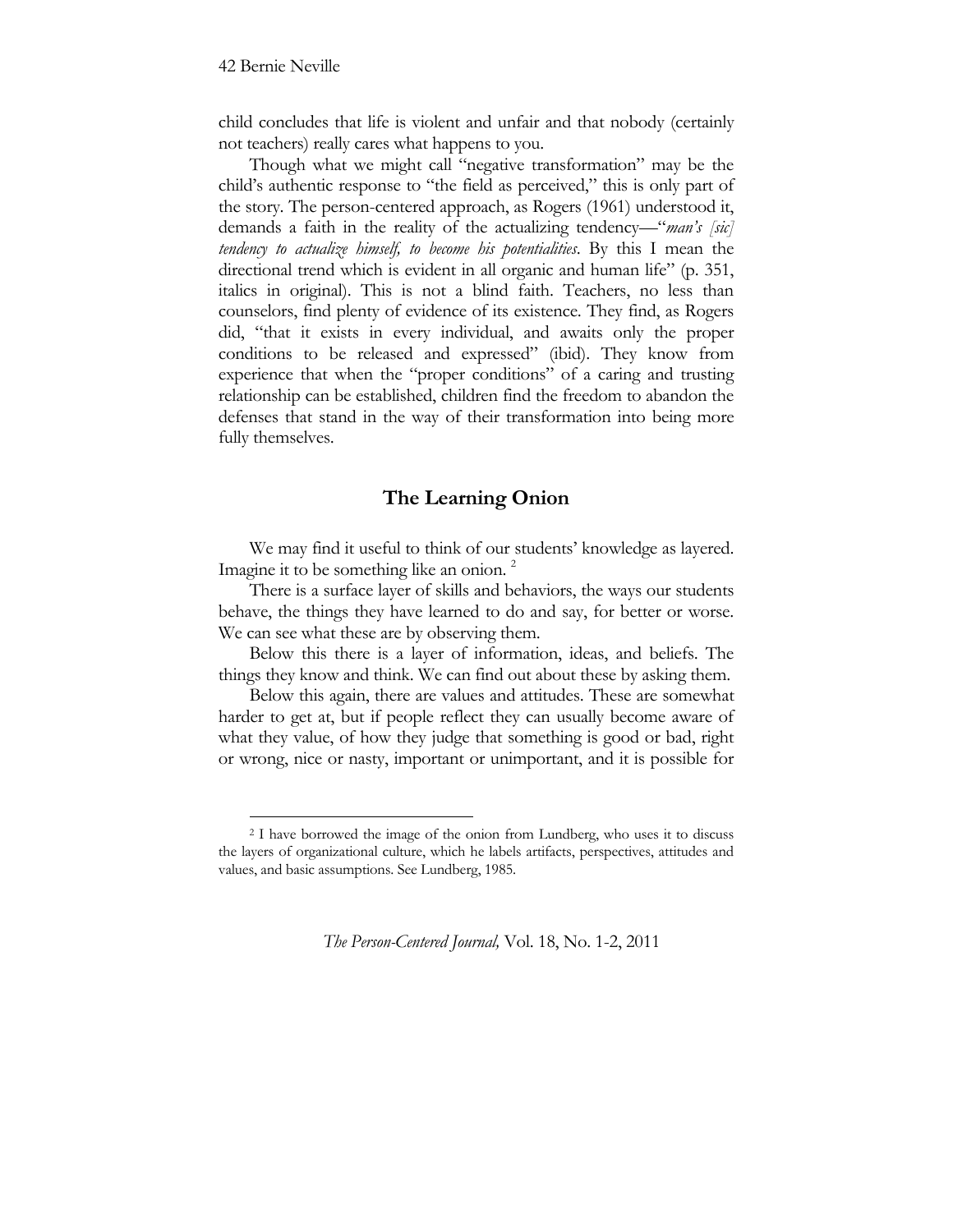us to help them do this and to see the implications of these values for their behavior.

There is a deeper layer still, a layer of basic convictions and assumptions, the things people take completely for granted. Central to these are their basic assumptions about identity, about who they are. These are often difficult to get at, simply because they are taken so completely for granted and rarely reflected on. They have not been consciously learned but have generally been absorbed from family and the wider culture from an early age. Children do not learn to be racist or violent by observing the world and coming to logical conclusions about it. They learn it the same way as other children learn to be generous or friendly—by growing up in a world that takes these things for granted.

So, how does this structure of knowledge change?

Firstly, it seems that it is the lower levels that control the whole structure. Each layer expresses the layer below it. We make certain unreflected assumptions about who we are and what the world is like; these assumptions are reflected in our value systems, in our tendency to see some things as better and more important than others; these values are expressed in our beliefs, ideas, and opinions, the thoughts we have about the world; finally, our thoughts and opinions find expression in the things we do and say. The surface layers can change to some extent (we learn some things and forget others) without affecting the deeper layers. On the other hand, change in the deeper layers generates change all the way through.

Secondly, it seems that while the surface layers can change readily enough as long as the deeper layers are not affected, learning that involves change in the deeper levels is strongly resisted. If a student can add on a new skill or a new bit of information without any change in his or her values, attitudes, and assumptions, learning is pretty straightforward. On the other hand, if taking on this new skill or accepting this new information requires a change in values, attitudes, and sense of self, the student will resist the new knowledge. We hang on very tightly to our values and assumptions, especially to our assumptions about ourselves. We might even argue that when people change, it is usually in order to remain the same. If we are forced to change the things we do and say (for example, by our teacher or employer), we look for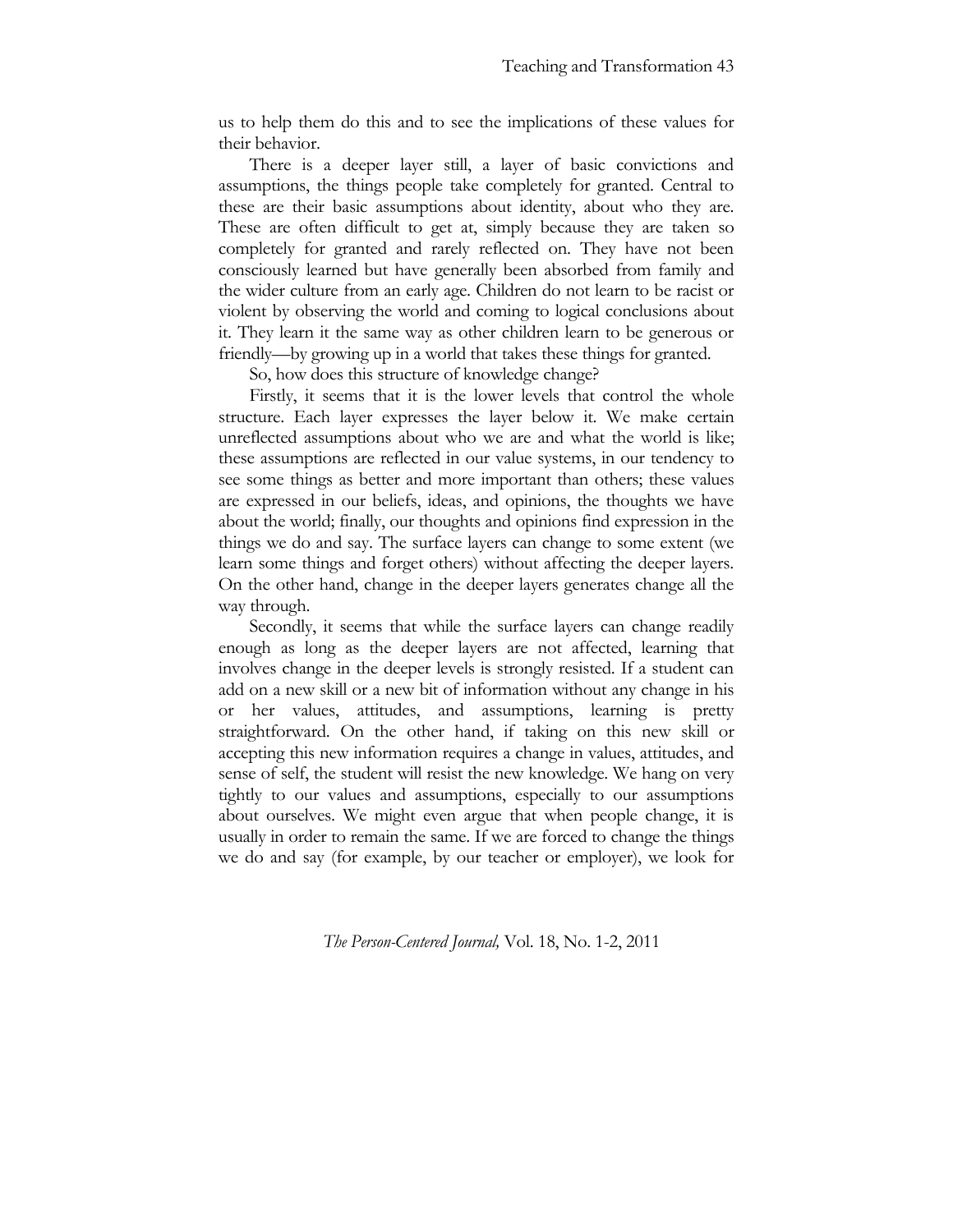ways of changing that leave our values, our assumptions, and our sense of who we are unaffected.

### **Transformative Teaching**

One thing that teachers get used to is the way some students resist learning. They have seen themselves for so long as people who can't or won't do certain things that, even when they have come to a class and asked to be taught, even when they declare that they want to learn, they still keep resisting the teaching. For someone who is illiterate, for instance, learning to read and write is actually threatening, because it would destroy their idea of who they are. They don't yet know any other way to be. They have, as Rogers suggests, selected from their many sensory experiences those that fit into their self-concept "because they are consistent with the self-structure and thus reinforce it" (1951, p. 504). If they perceive themselves to be illiterate, experiences that demonstrate their inability to read will be "accepted into consciousness and organized into some relationship with the self-structure either because they meet a need of the self or because they are consistent with the self-structure and thus reinforce it" (1951, p. 504). Experiencing something about themselves that is inconsistent with the self-structure can be threatening. Such experiences will be either "ignored because there is no perceived relationship to the self-structure" or "denied symbolization or given a distorted symbolization" (ibid., p. 503).

Rogers (1951) points out that it may be "nearly as difficult to accept a perception which would alter the self-concept in an expanding or socially acceptable direction as to accept an experience which would alter it in a constricting or socially disapproved direction" (p. 506). We sometimes come across children or adolescents whose public identity is bound up in being the one who gives teachers a hard time, or the one who does not learn, or the one who hates math. Giving up one's identity, even an uncomfortable identity, is frightening. So is giving up habitual self-destructive behavior.

Some of our students have basically the same values and make basically the same assumptions as we do, and teaching them presents no problem. Learning what we want to teach them poses no threat to them.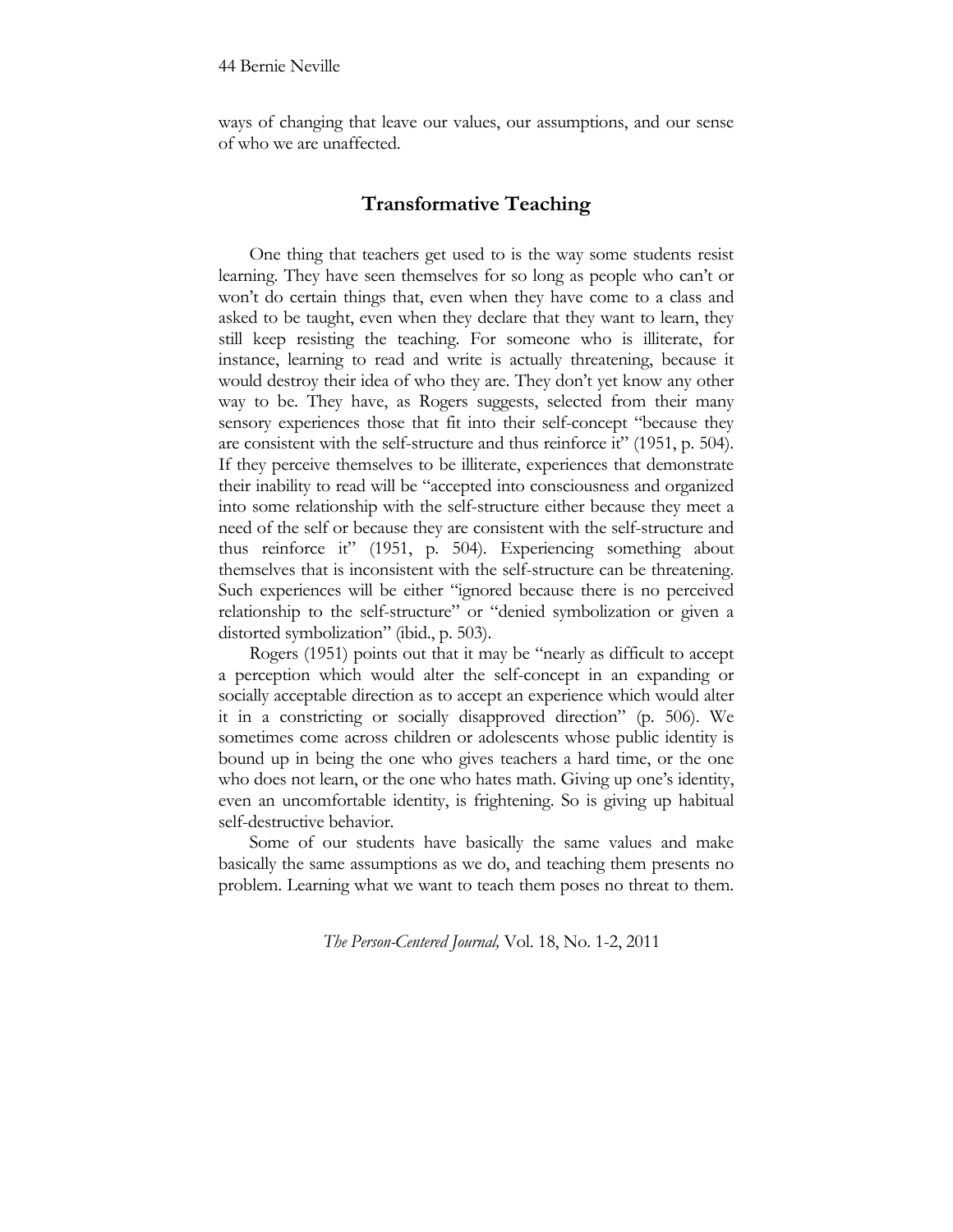The knowledge and skills we teach them can confirm them in who they are and enrich their understanding and behavior. We are dealing with incremental skills and knowledge that do not threaten the deeper levels. They do not have to reorganize their whole view of themselves and their world in order to take in this new knowledge. They just add it on.

On the other hand, what can we do for someone who refuses to accept the information and skills we are offering? What can we do to change attitudes and behavior that are self-destructive or antisocial? Some students' basic assumptions about themselves and the world may be threatened by the knowledge we are presenting.

I believe that it is possible to change deeply held values and assumptions. Our presentation of the new information may be so persuasive, and their practice of the new skills may be so satisfying, that they can let go of their old values and assumptions about themselves and take on new ones. They may actually completely reorganize their view of themselves and their world. People do change, and change deeply. Sometimes this transformation comes through suffering a traumatic experience, and the change may be for better or for worse. And sometimes this transformation comes through education.

I suggest that it also comes through relationship. The more threatening the change, the more supportive the relationship needs to be. We know that "falling in love" can be life-changing. We often see the transformation of values and behavior that come when people find themselves truly loved. Rogers is adamant that relationship is the core of effective counseling. Significant learning in therapy depends on the therapist both being "freely, deeply and acceptantly himself [sic]" and "experiencing a warm caring for the client—a caring which is not possessive, which demands no personal gratification" (1961, p. 283). When he speaks of teaching he makes the same point. Significant learning can take place if the student has the good fortune to have a teacher "who can warmly accept, who can provide an unconditional positive regard, and who can empathize with the feelings of fear, anticipation, and discouragement, which are involved in meeting new material" (ibid., p. 287). Rogers' (1961) notion of "significant learning" is identical with what I call transformative learning: "By significant learning I mean learning which is more than an accumulation of facts. It is learning which makes a difference—in the individual's behavior, in the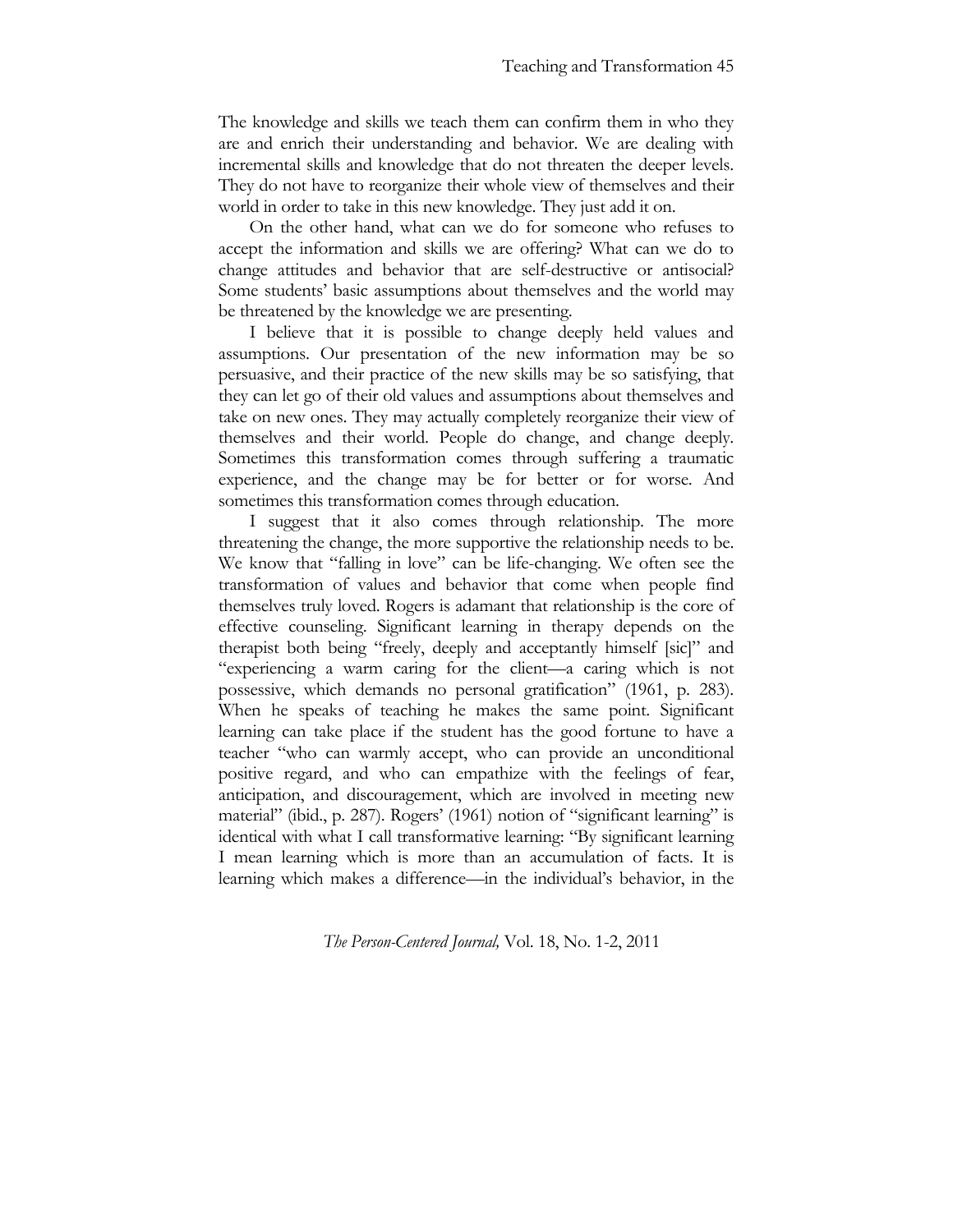course of action he [sic] chooses in the future, in his attitudes and in his personality" (p. 280).

### **What Teachers Do**

The educational exercise we call *training* focuses on the surface layer of the onion, giving people skills. Generally this is regarded as simply incremental learning; it simply adds to the number of things a person can do. Yet often it involves much more. Sometimes, learning a skill involves me in changing my idea of what I am and what I can do. Sometimes, I cannot learn the skill unless I make these changes.

The educational exercise we call *instruction* aims at the second layer, giving people information. Generally the instructor believes that he or she is adding this information on to what people know already. But this too may involve much more. It may involve reorganizing one's whole structure of knowledge to accommodate the new information.

There is more to education than adding on information and skills to what is already known. The things we know and feel about the world are not just a collection of disconnected fragments. They are all connected in a complex structure. Certainly we can sometimes tack new pieces of knowledge onto this structure. Often, however, we cannot take on a new bit of knowing without reorganizing the whole thing. The skillful trainer and instructor know that learning a skill or gaining new knowledge sometimes involve unlearning what we already know, changing the way we think about ourselves, changing our attitudes, becoming aware of our assumptions about who we are and what we can do, and changing these accordingly. It involves a change in the structure of what we know (including what we know about ourselves).

If we are interested in an education that makes a difference to people, an education that has an enduring effect, we must take into account the deeper layers of the onion.

*Training* is a good way to teach skills and *instruction* is a good way to impart information, but neither of them are particularly good ways of teaching values or changing attitudes. In fact, telling people what values and attitudes they ought to have is often counterproductive. Attacking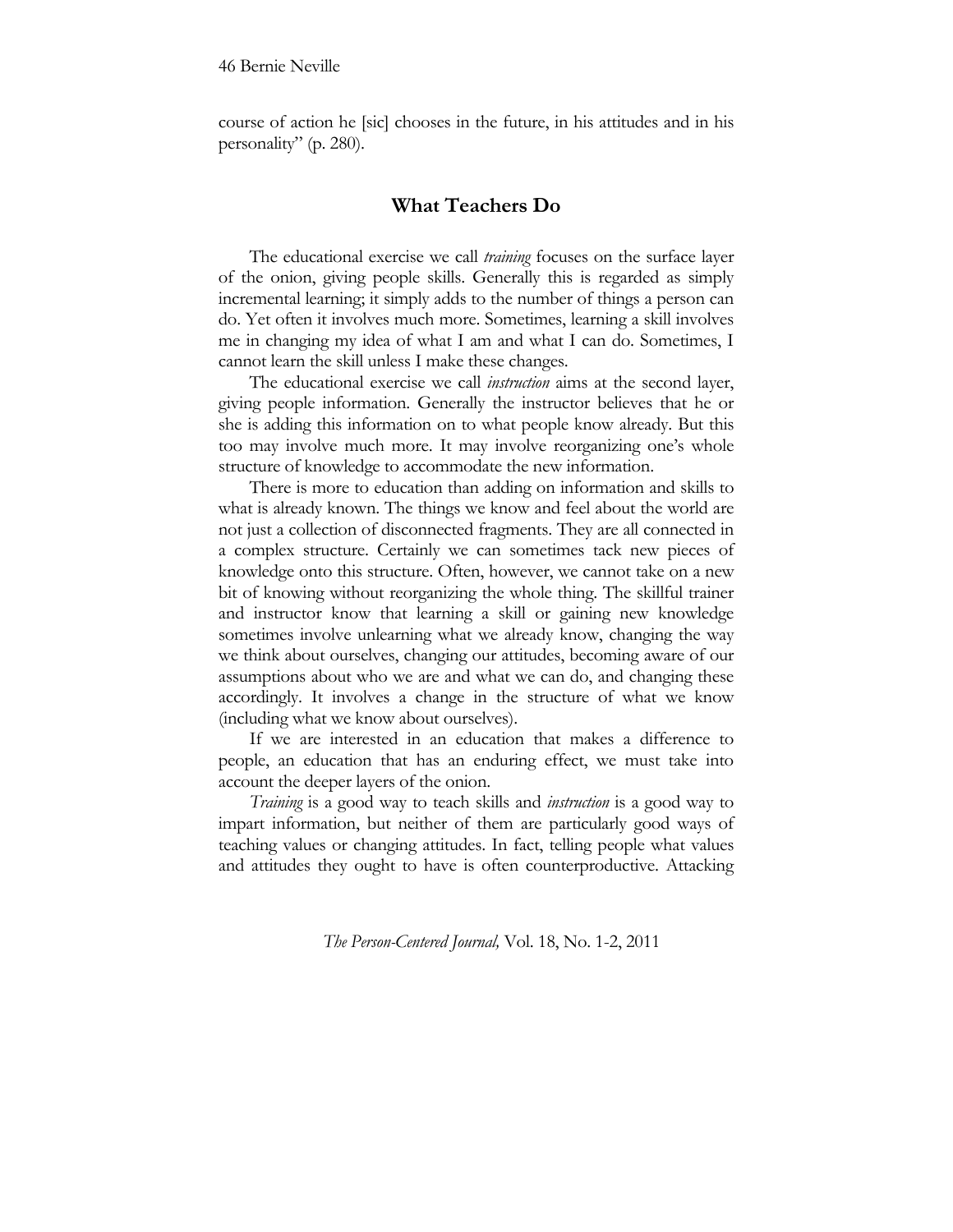people's deeply held convictions is generally a good way to strengthen them. Attempting to change what someone knows at the surface layers does not cause much upset. Disturbing their sense of who they are arouses a great deal of anxiety, and they often deal with this anxiety by defending themselves against this knowledge. When our sense of who we are is under threat, we are inclined to opt for survival rather than risk it all for growth.

Fortunately, training and instruction are not the only forms of teaching. We also teach by *modeling*, by showing our students how to behave. In our teaching, we do this explicitly by demonstrating a particular skill we want them to learn. More importantly, we constantly model attitudes and values and ways of relating that they may "pick up" without being terribly aware that they are doing so. I suggest that this is the way we have all "picked up" most of what we take for granted in our values and attitudes. And it is still the way our students learn many of the significant things they learn from us. Learning unreflectively through imitation has been our default position since the stone age. (See Donald, 2001).

We can teach also by *telling stories.* There are many kinds of stories we can tell, and many ways we can tell them. Perhaps the most useful stories in the teaching context are stories about how other students have learned. The attitudes and values embedded in a story are "picked up" without the need for teasing out lessons or morals. Stories act on us on the imaginal level, and we can learn from them, as we did when we were children, without being terribly clear about what we have learned.

We also teach through *experience.* Most of what we know we have learned by observing life and participating in it, without any need for teachers to tell us what to think about it. Skillful teachers use their students' capacity to learn naturally from experience. They bring experience into the classroom, where they can help their students reflect on it. In experiential learning, values and assumptions may be changed the way they were learned in the first place, by being engaged in life, reflecting on it, and discovering what "works."

We also teach by *coaching*, which combines demonstration and rehearsal of skills, instruction on principles, reflection on experience, and feedback on attainment. Effective coaching functions through an interaction between coach and student that is continually shaped to meet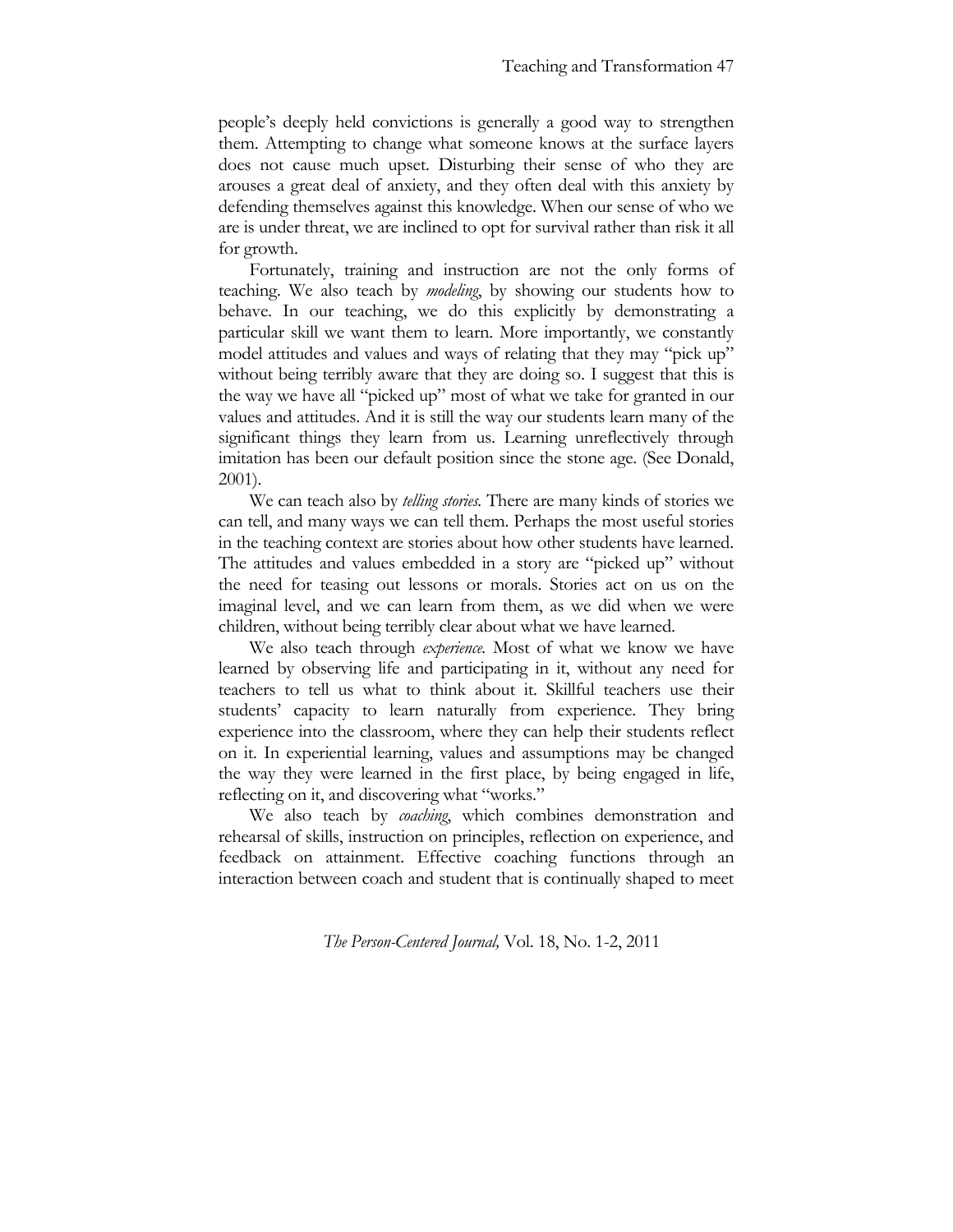the needs of the particular student. (This is different from *training*, where all the students are supposed to learn the same skills at the same rate.)

We can teach by *facilitation*, by giving people the opportunity and the resources to learn what they need to learn, instead of setting out to teach them some particular thing that we happen to think is important. The facilitator focuses on providing the resources for learning, providing a suitable environment for learning, providing support for learning, and trusting each student to learn whatever is most appropriate for her or him at the present moment. Facilitation aims at encouraging learning as *individuation* rather than as *imitation*; it aims at removing or minimizing obstacles to learning on the assumption that if people are really free to learn whatever is there to be learned, they will learn whatever they most need to know. And if they decide not to learn at all, it is their responsibility and not the teacher's.

We can teach also by engaging in a *collaborative exploration* with our students. If we abandon the notion that we are the ones who know and our students are the ones who are ignorant, great possibilities for learning open up for us. We can join with our students in a dialogue in which we and they are teachers and they and we are learners. We don't have to deny what we know. We have our particular contribution to make to the group's learning, just as each of our students has a particular contribution to make. We are confident that if we are all honest and humble about what we know and curious about what we don't know, and if we all take responsibility for what happens, learning will be exciting, significant, and empowering.

I don't pretend that this is a complete list of ways of teaching. I simply want to illustrate the notion that there are different ways of teaching and that different ways of teaching have different purposes and effects. There are some kinds of information that are effectively learned by rote, though this is now a very unfashionable way of teaching. There are other things that cannot be learned by rote, or even by instruction or training. If we are really interested in transformative learning, if we want our classes to make a difference to people, we need to sometimes work at the *storytelling*, *experiential*, *facilitation*, *exploration* end of this list. (We will be *modeling* anyway, for better or for worse.)

If we accept the suggestion that education often involves transformation, we need to keep reminding ourselves that positive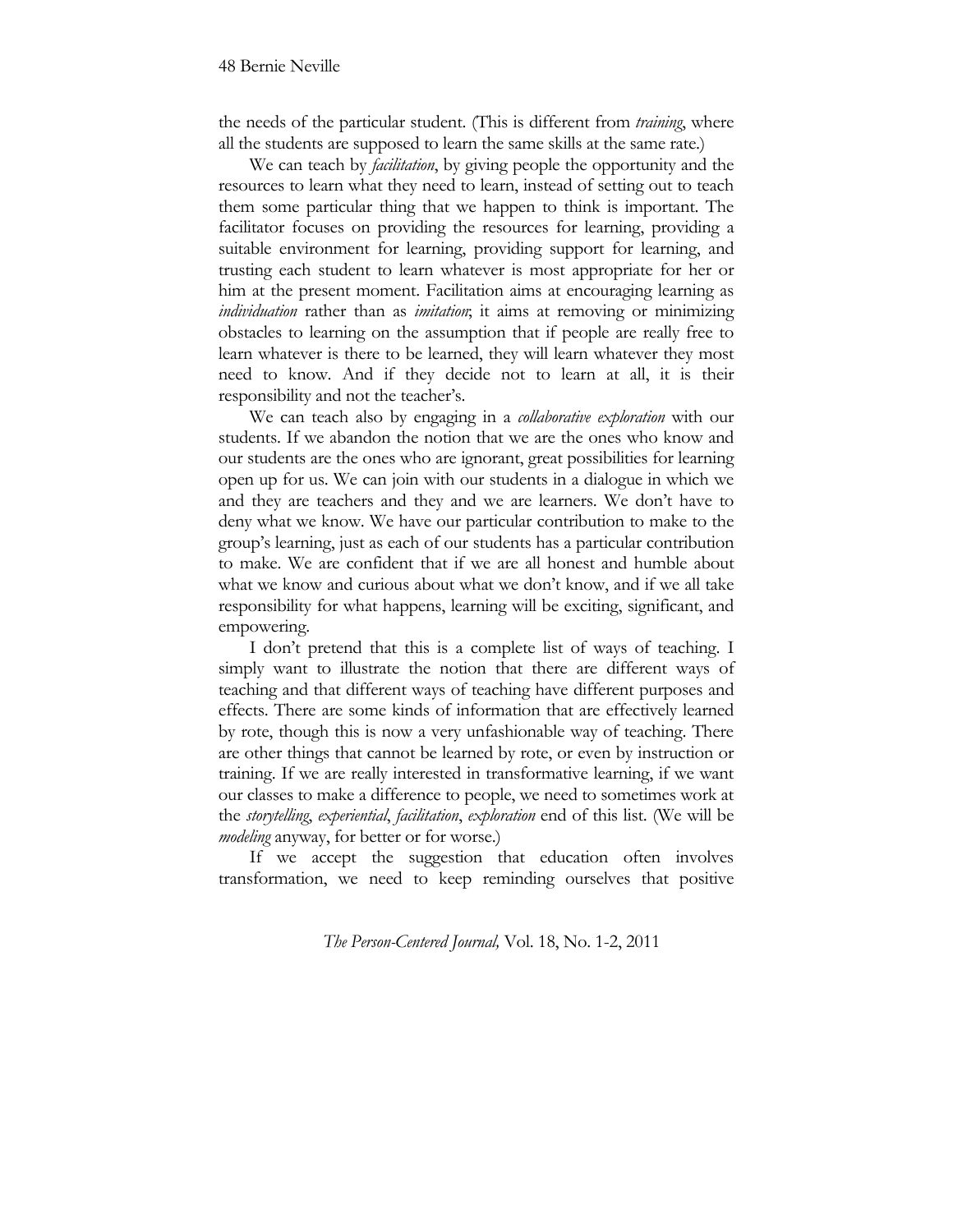transformation rarely takes place in situations of threat. People under threat learn (if they learn at all) in order to survive, not in order to change. We need to acknowledge that resisting our teaching about (say) violence or racism is perfectly reasonable behavior on the part of students whose violent or racist values and assumptions (and sense of who they are) are being threatened (or who think their values and assumptions are going to be threatened). If the content of our teaching is indeed threatening to particular students, we need to make the context of our teaching as supportive as possible—giving serious attention to building good teacher-student and student-student relationships, accepting our students as they are without judging them, listening with real attention to what they say and taking it seriously. I believe that personal change almost always takes place in the context of a relationship, and the better the quality of the relationships in our class (including the quality of our relationship with each student), the more open our students will be to changing the quality of their knowing and not just the quantity of their information. Note that I am talking here about the quality of relationship, which is a very different thing from the intensity of relationship. I am talking about things like mutual respect, tolerance, concern, honesty, and attention to each other, which we model in our own behavior and affirm in the behavior of our students.

If we are interested in transformative education, we need to put relationship at the center of the process. Carl Jung was talking about therapy when he wrote, "For two personalities to meet is like two different chemical substances: if there is any combination at all, both are transformed…. You can exert no influence if you are not susceptible to influence," (Jung, 1966: para. 163), but I believe that if we want to talk seriously about transformative education, we need to accept that this is as true of education as it is of therapy. We need to be prepared to let go of what we "know" and of our fixed notions of who we are if we are to have any chance of witnessing significant change in the assumptions and attitudes of our students. We need to put relationship and dialogue at the core of our interactions with our students.

William Glasser (1998) suggests another way of thinking about this. He suggests that we all live in two worlds—our quality world and our nonquality world. Our quality world is the world of people with whom we find we have control, belongingness, freedom, and fun. Our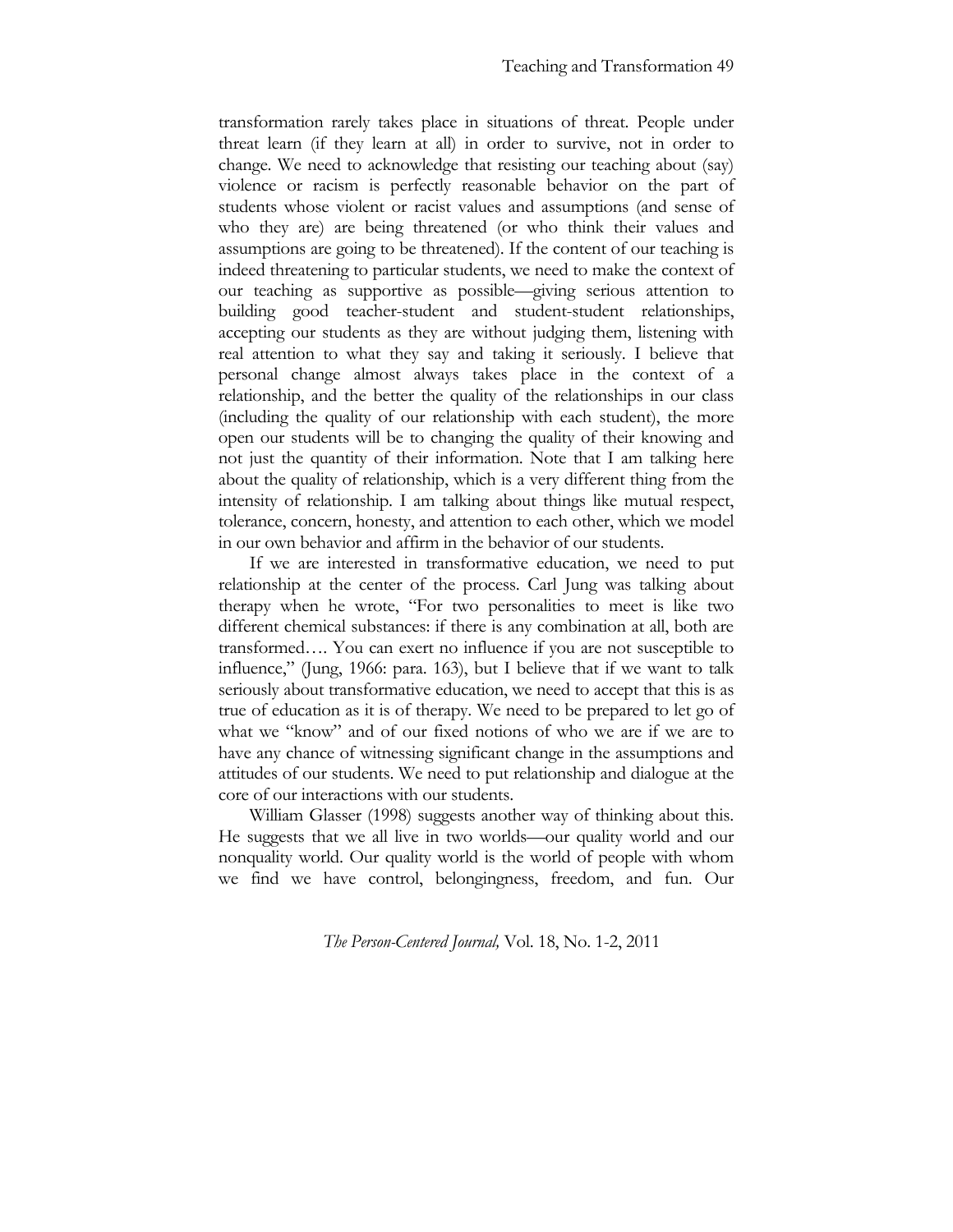nonquality world consists of people who provide none of these things. The people in our quality world have influence over the ways we feel and think. We care what they say. The people in our nonquality world may be able to force us to do things, but they can't make us listen to them and we're not interested in imitating them. Many (we hope most) of our students experience a quality world at home. They may not need our classroom to be part of that world, but they will certainly find it irrelevant if it is not. If they do not experience a quality world at home, they will seek it elsewhere—perhaps in our classroom, perhaps in a group of peers or a teenage gang. If their peers offer them a sense of personal power, belongingness, freedom, and fun, and they do not find such a quality world in the classroom, it is unlikely that their teachers will have much influence on their values and attitudes, no matter how much training, instruction, and modeling appears to go on.

## **In Conclusion**

Teaching in any field and at any level will potentially involve both incremental and transformational learning. It can also involve an invitation both to imitation and to individuation. However, there are some fields where individuation and transformation are at the very center of the teaching/learning process. Teaching a student to read when they "know" that they can't or teaching math to a student who "knows" that math is impossible for them involve personal transformation just as much as teaching a bully that bullying is not just "unacceptable in this school" but is actually wrong.

There may appear to be some contradiction between the notion of inviting people to change and the notion of inviting them to be more fully themselves. For myself, I don't find a contradiction here. My experience leads me to accept what thinkers like Carl Jung (1966), Abraham Maslow (1954), and Carl Rogers (1961, 1980) assert: that we are unfinished people, that there is in all of us a tendency, a drive even, to become more fully ourselves. To become ourselves, we have to change much of what we think we are, to change the things we have learned to believe because others believe them, to change the ways we have learned to behave because others approve of them. We spend our childhood and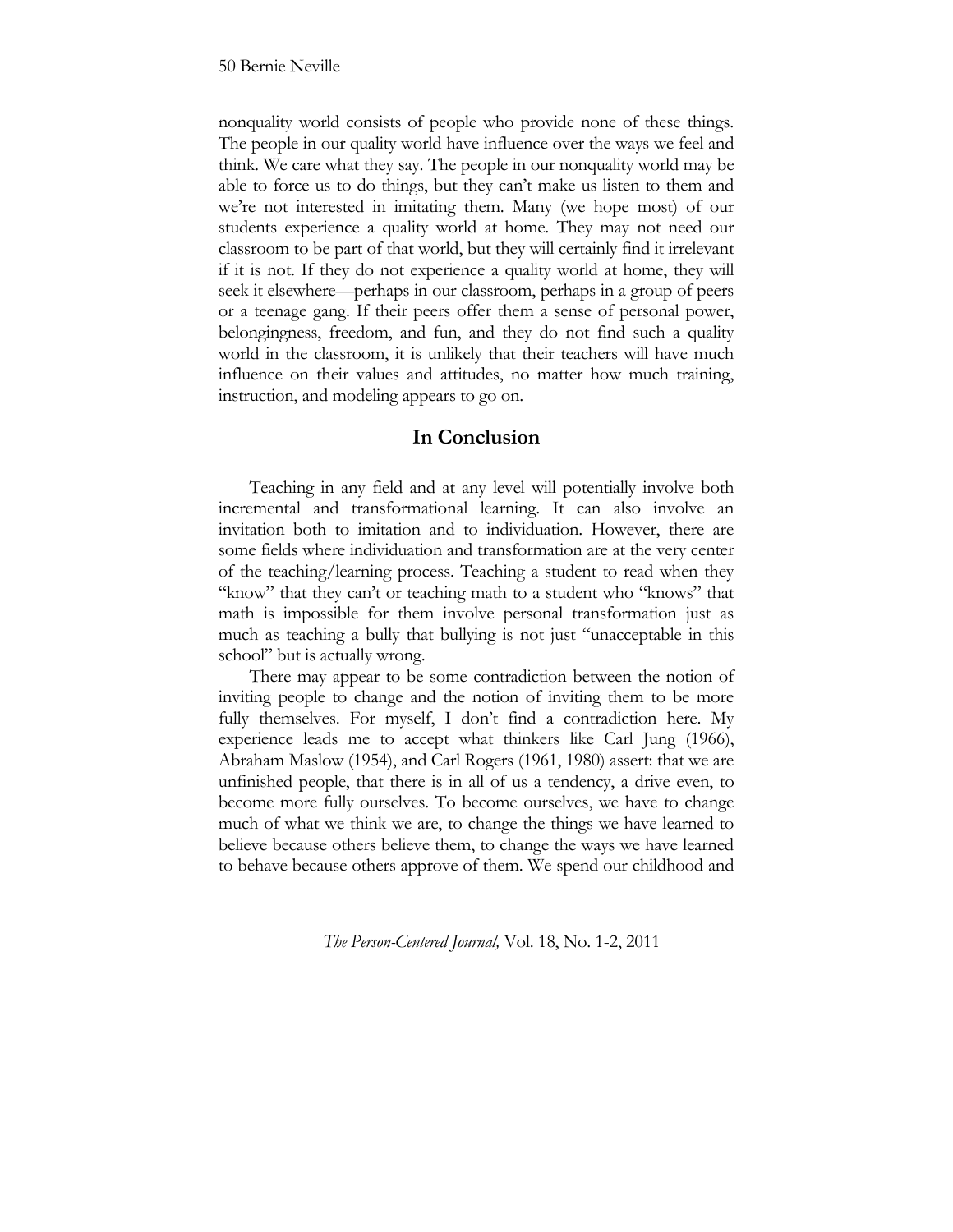adolescence borrowing ideas, values, and behaviors from others and using them to define who we are. Then we can spend the rest of our lives finding that there is more to us than the personality we have built with so much effort and deciding whether we can risk changing. This is a process that takes a lifetime, with or without a midlife crisis to accelerate it. For both Rogers and Jung, it was perfectly clear that therapeutic change does not involve the client becoming a different person. Rather it involves becoming more fully the person they are. As teachers, we may apply the same idea when pondering how to move a child out of habitual antisocial or self-destructive behavior.

What teachers do with students may be for better or for worse. I am not suggesting here that teachers should go out and try to engineer (or manipulate, or facilitate) significant changes in the personalities of their students. I am only saying that teachers cannot help having a significant impact on people's lives, that they are as much engaged in the quality of their students' knowing and living as in the quantity of their information and the level of their competence.

Teachers often meet students in the middle of one of the critical decisions of their lives and cannot help being involved in it. They obviously cannot assist people to grow when they determined not to, but they can occasionally experience the excitement and satisfaction when *something happens*, when something they say or do ignites the fuse that leads to a student's transformation.

#### **References**

Donald, M. (2001). *A mind so rare.* New York: Norton*.*

Glasser, W. (1998). *The quality school*. New York: Harper Collins.

Jung, C. G. (1966). *Collected works* (Vol. 16). Princeton, NJ: Princeton University Press.

Lundberg, C. C. (1985). On the feasibility of cultural interventions in organizations. In P. J. Frost, L. F. Moore, M. R. Louis, C. C. Lundberg, & J. Martin, *Organizational culture*. Beverley Hills, CA: Sage.

Maslow, A. (1954). *Motivation and personality*. New York: Harper.